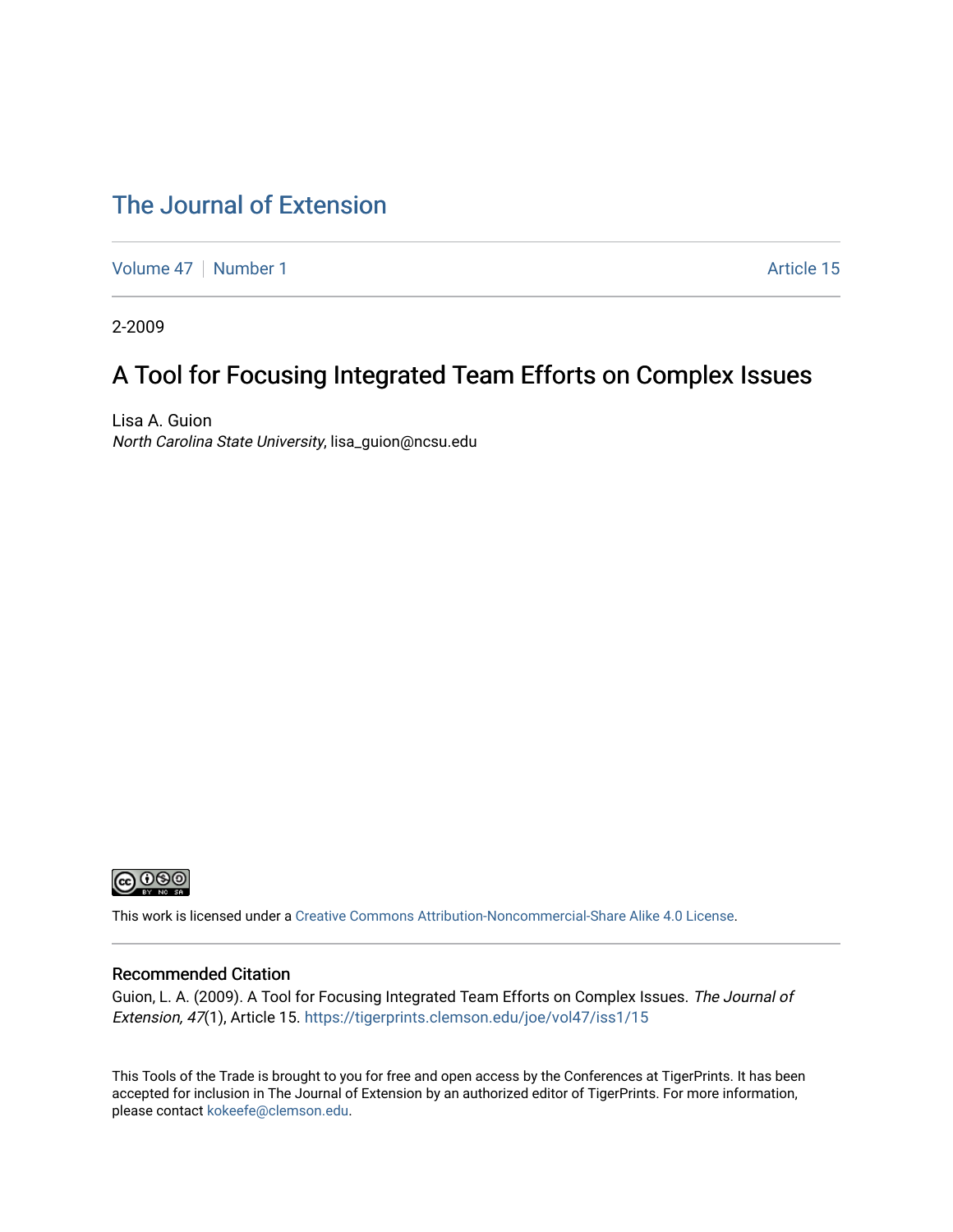

## **February 2009 Volume 47 Number 1 Article Number 1TOT2**

[Return to Current Issue](http://www.joe.org:80/joe/2009february/)

# **A Tool for Focusing Integrated Team Efforts on Complex Issues**

**Lisa A. Guion** State Leader for Program Development Associate Professor of Agricultural and Extension Education North Carolina Cooperative Extension North Carolina State University [Lisa\\_guion@ncsu.edu](mailto:Lisa_guion@ncsu.edu)

**Abstract:** Focusing the work of interdisciplinary teams to address prioritized issues is not an easy task. This new tool is designed to aid Extension educators in working with their integrated teams to dissect a complex issue by identifying the: 1) primary and secondary target audiences, 2) causal and contributing factors (i.e., root causes), 3) opportunities and threats to addressing and/or improving the issue, 4) program components to build in, and 5) resources to implement/carry out the different program components.

## **Introduction**

Extension literature is clear that issues-based integrated (interdisciplinary) programming is needed to achieve large-scale impacts, demonstrate our public value, and use our strengths (DeBord, 2007; McGrath, 2006; Koenig, Cerny-Koenig, Hefelbower, Mesner, Kopp, & Hill, 2004; Seidl, 2003; Duncan & Foster, 1996; Hutchins, 1992). Two main barriers to issues-based programming are the lack of training/resources for Extension educators to help them: 1) make complex issues manageable and 2) focus their team to plan an interdisciplinary response to the issues (McGrath, Conway, & Johnson, 2007; Yang, Fetsch, Jenson, & Weigel, 1995; Baker & Verma, 1993; Taylor-Powell & Richardson, 1990).However, in an examination of Extension literature, there are few practical tools available to help educators conduct issues-based programming. In fact, there were no tools found related to working with interdisciplinary teams to turn issues into programs.

The tool provided in this article assists Extension educators in working with their integrated teams to dissect a complex issue by identifying the: 1) primary and secondary target audiences, 2) causal and contributing factors (i.e., root causes), 3) opportunities and threats to addressing and/or improving the issue, 4) program components to build in, and 5) resources to implement the different program components.

This tool is not designed to be used during one meeting. Rather, multiple team meetings will be needed to complete each item on the tool, reflect upon the ideas shared, gather additional information, and expand interdisciplinary team membership if necessary.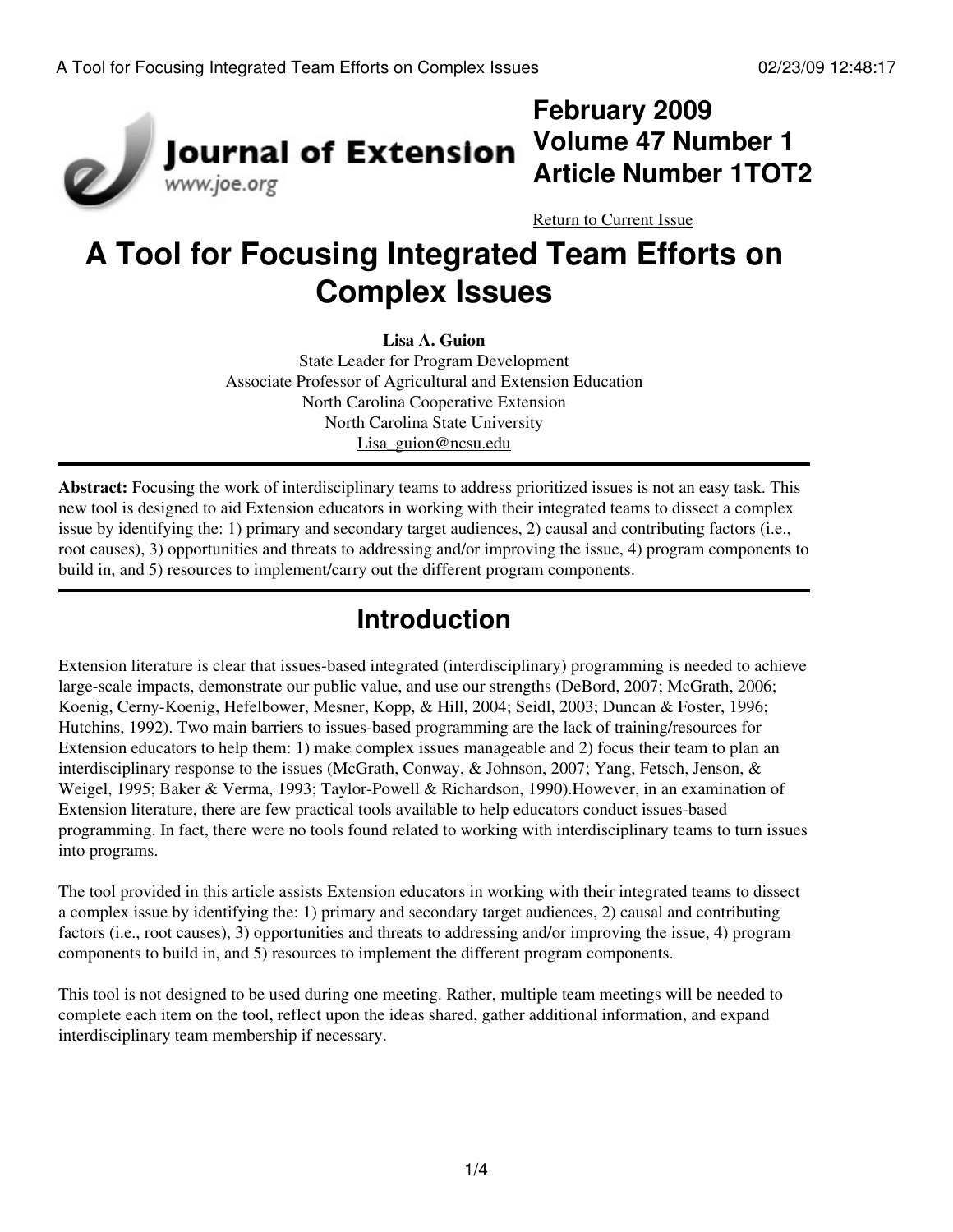### **Integrated Program Team Working/Brainstorming Sessions Worksheet: A North Carolina Example**

List your target audience(s), which should be **"Who has the issue and related needs currently** 1. **(intervention) and/or who has the potential for having the issue/needs (prevention)?"** Discussing this will help your team pinpoint the **primary audience(s)**.

**Example**: The primary audience will depend on whether the program is focused on prevention or intervention (or a combination of both). For the issue of childhood obesity, obese youth would be targeted for an intervention program. Youth who are overweight may be the primary target audience for a childhood obesity prevention program. Also, those youth who are not overweight but have some demographic or other characteristic that makes them more at risk than the general population may also be targeted for prevention efforts. However, a prevention-focused approach does not mean blanket targeting of all youth, but reflect programs of purpose to really reduce the incidence (new cases) of childhood obesity.

Discuss **"Who else is directly affected by the issue/needs?"** Be specific. Think about whether 2. family, community members, or other groups are affected. Discussing this will help your team pinpoint the **secondary audience(s)**.

**Example**: In most cases, youth do not buy groceries, plan, or prepare meals. Therefore, programming efforts should also target parents, families, and/or guardians. At a minimum, the team needs to address what type of education is needed for parents/families in order to have a more comprehensive approach to a complex issue.

Discuss **"What is really causing or contributing to the issue/needs?"** for those primary and 3. secondary audiences. Discussing this will help your team identify "**root causes**" and not just surface manifestations of the problem.

**Example**: The team must thoroughly discuss why the issue and its underlying needs really exist. So, if poor nutrition and lack of physical activity negatively contributes to the issue, then discuss why the targeted youth and/or their parents/families have poor nutrition, what are they consuming and why, why are they not getting enough physical activity. The answer is not just lack of knowledge. Continue asking "why?" to every point raised. Be as exhaustive in outlining as many contributing and causal factors as possible--even those that are beyond your team's expertise because later you will be asked to think about using external collaborators/partners to address program components.

Discuss **"Who/what can affect the issues/needs?"** Specifically, think about who/what can help 4. and/or hinder improvement or resolution of the issue/needs. Think family and community certainly, but also consider culture and other characteristics of the primary and secondary audiences, as well as policies and systemic barriers. Discussing these will help your team identify **opportunities** (who/what can help improve the issue) as well as **threats** (who/what can hinder improvement of the issue).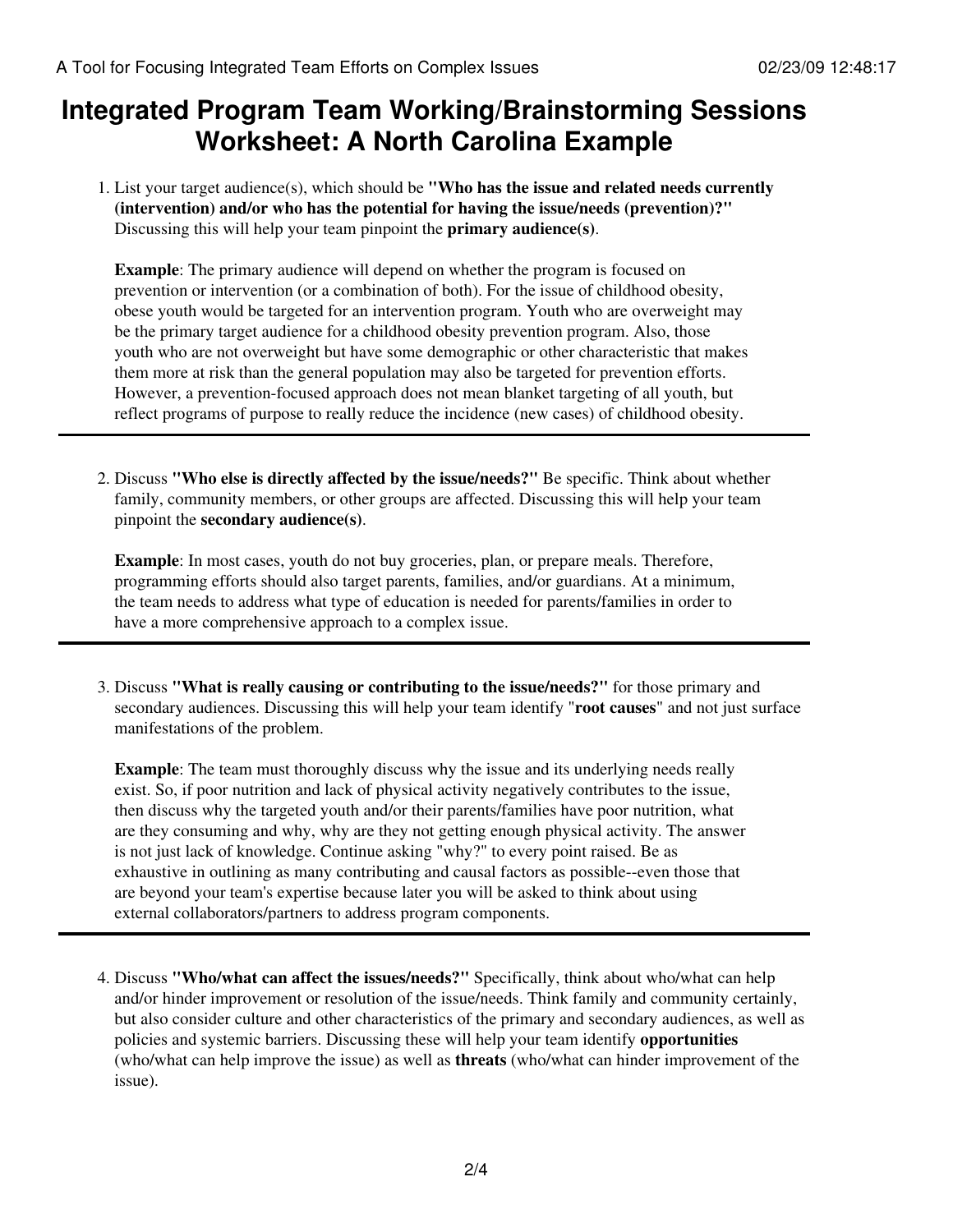#### A Tool for Focusing Integrated Team Efforts on Complex Issues 02/23/09 12:48:17

**Example**: Focus on who/what can positively influence or affect those causal and contributing factors. Certainly school systems can affect the issue of childhood obesity. For instance, school vending machine policies and/or absence of physical education classes can be the catalyst for building in an advocacy component to the program. Also, lack of resources available in the communities where the primary audience resides such as parks and walking trails can factor in. Thus advocacy, community information, and mobilization can be a component in a comprehensive program that draws on the expertise of Extension Community Development educators. The team could discuss how to be stronger advocates, organize communities to be advocates, and/or provide information to those entities that can impact the issue.

5. Discuss the multidisciplinary nature of the issue and underlying problems and needs surrounding the issue by asking: **"What subject areas really need to be integrated into the program to address the contributing and causal factors?** What expertise is needed to address any of the points raised in 1 - 4 above in order to really make an impact on this issue?" Discussing this will help your team determine the **subjects/topics** that must be taught in the program and the expertise needed to teach those subjects/topics. Discussing this will also help your team determine **other program components** that may be needed in addition to educational classes/workshops/events/activities to address root causes other than lack of knowledge.

**Example**: On the face of it, nutrition and youth development expertise are needed to more holistically address the issue of childhood obesity. Many Extension educators would stop here. Also, parenting/family development and community develop expertise is needed. The team must think even deeper to focus on designing strategies for as many of the underlying contributing and causal factors as possible. If the focus is on obese youth (intervention), then clinical behavioral psychology, exercise physiology, and other expertise may also be required to develop a holistic strategy. If the primary audience is limited resource, then the expertise of Extension resource development/financial resource educator may be needed. The key is trying to address all causal and contributing factors through your programming.

Discuss **"What internal (NC Cooperative Extension, NC State University, NC A&T State** 6. **University, county government agencies) and external (partners and collaborators) resources are needed?"** Discussing this will help your team determine where to draw **resources** to carry out the different program components.

**Example**: Do not be restricted by expertise in the College of Agriculture and Life Science; rather use the full extent of your land-grant university base, including other colleges, departments, units, and institutes within the 1862, 1890, and 1994 land-grant systems. At the county level, do not be restricted to just your county health department, given the childhood obesity example. Identify other county agencies as well as non-profits. Also, do not focus on just formal organizations, but seek, identify, and use assets of non-formal and informal community groups and associations. Use the expertise and resources listed above to build the different components of your program that address causal and contributing factors.

## **Conclusion**

Focusing the work of interdisciplinary teams to address prioritized issues is not an easy task. This tool provides a good starting point to help teams begin developing comprehensive program components.